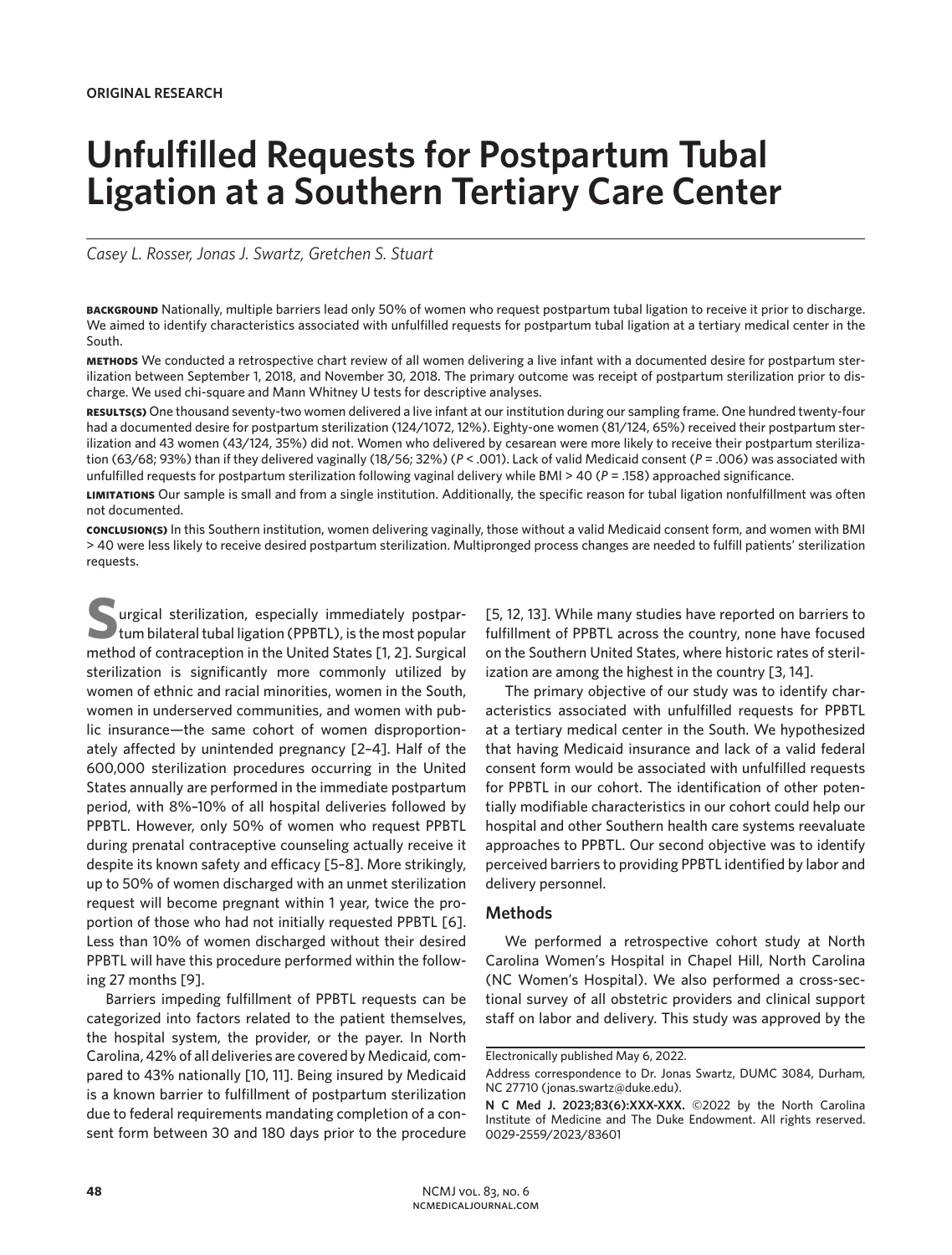University of North Carolina Institutional Review Board (Study# 18-2955, Reference ID 241373).

North Carolina Women's Hospital is a tertiary referral center serving women throughout the state. In 2019, 4065 women delivered a live infant at NC Women's Hospital, with the majority of births covered by public insurance (56%) [15]. Thirty percent of women who delivered at NC Women's Hospital had a cesarean delivery in calendar year 2019. NC Women's Hospital is a teaching hospital where fellows, residents, and medical students are integral to the clinical care provided. Postpartum tubal ligation procedures at this institution are performed either intraoperatively at the time of cesarean section or after vaginal delivery via infraumbilical minilaparotomy.

Women delivering a live infant were included in the cohort if their desire to receive PPBTL was documented in the electronic health record upon admission to labor and delivery between September 1, 2018, and November 30, 2018. Confirmation and documentation of planned postpartum contraception method upon admission to labor and delivery is standard practice at NC Women's Hospital. We abstracted data from the electronic health records for characteristics known to be associated with fulfillment of desired PPBTL requests, as well as sociodemographic characteristics and insurance coverage. For women with unfulfilled requests for PPBTL, we abstracted data for documented contraception plan at time of postpartum discharge as well as fulfillment of interval sterilization between the time of postpartum discharge and the time of data abstraction, which was a maximum of 7 months from the index delivery.

The primary outcome was PPBTL status at the time of discharge from the hospital. Descriptive analysis was performed using chi-square and Mann Whitney U tests where appropriate and can be seen in Table 1. We planned a logistic regression model for further characterization of risk factors for nonfulfillment of tubal ligation but did not have an adequate sample size. STATA (Version 14, College Station, Texas) was used for all data analysis.

To better inform our understanding of practice at our institution, we conducted a survey of all obstetric providers (attendings, residents, fellows, certified nurse midwives) and clinical support staff who work on labor and delivery. The objective of this survey was to identify perceived barriers to PPBTL fulfillment by labor and delivery staff. The survey consisted of 2 multiple-choice questions. The first question asked respondents to choose factors they thought were the greatest barriers to fulfillment of PPBTL at our institution. If they selected either "patient obesity" or "patient declining," a follow-up question sought further detail (Appendix 1). The final question asked the respondent to describe their primary role on labor and delivery for context.

### **Results**

One thousand seventy-two women delivered at NC Women's Hospital between September 1, 2018, and **appendix 1**

**Survey Administered to Staff Working on the Labor and Delivery Unit at North Carolina Women's Hospital** 

This appendix is available in its entirety in the online edition of the *NCMJ*.

November 30, 2018. Of these, 124 women had a documented desire for PPBTL and thus were included in our cohort (124/1072; 12%). Forty-three women (43/124, 35%) did not receive their PPBTL prior to discharge (Figure 1).

Characteristics of the women who did not receive their PPBTL were similar to those who did (Table 1). Age, race/ ethnicity, gravidity (number of times a woman has been pregnant), and parity were similar in both groups. Most women in both groups had Medicaid or presumptive

| Characteristics of 124 Women at a Southern Tertiary  |  |
|------------------------------------------------------|--|
| Care Hospital Who Did or Did Not Receive a Requested |  |
| <b>Postpartum Bilateral Tubal Ligation</b>           |  |

|                           |    | Did<br><b>Receive</b><br><b>PPBTL</b><br>n = 81 |                | <b>Did Not</b><br><b>Receive</b><br><b>PPBTL</b><br>$n = 43$ |         |
|---------------------------|----|-------------------------------------------------|----------------|--------------------------------------------------------------|---------|
| Characteristic            | n  | (%)                                             | n              | $(\%)$                                                       | P-Value |
| Age                       |    |                                                 |                |                                                              |         |
| $\leq 24$                 | 1  | (1)                                             | $\overline{2}$ | (5)                                                          |         |
| $24 - 29$                 | 19 | (23)                                            | 11             | (26)                                                         |         |
| 30-34                     | 25 | (31)                                            | 16             | (37)                                                         |         |
| $\geq 35$                 | 36 | (44)                                            | 14             | (33)                                                         | .396    |
| Parity                    |    |                                                 |                |                                                              |         |
| 1                         | 1  | (1)                                             | 1              | (2)                                                          |         |
| $\overline{2}$            | 24 | (30)                                            | 8              | (19)                                                         |         |
| $\geq 3$                  | 56 | (69)                                            | 34             | (79)                                                         | .33     |
| Race/Ethnicity            |    |                                                 |                |                                                              |         |
| Non-Hispanic White        | 35 | (43)                                            | 11             | (26)                                                         |         |
| Hispanic                  | 25 | (31)                                            | 15             | (35)                                                         |         |
| Non-Hispanic Black        | 15 | (19)                                            | 13             | (30)                                                         |         |
| Other, Multiracial        | 6  | (7)                                             | 4              | (9)                                                          | .212    |
| <b>BMI</b> <sup>a</sup>   |    |                                                 |                |                                                              |         |
| < 30                      | 27 | (34)                                            | $\overline{7}$ | $(17)^{b}$                                                   |         |
| $30 - 39$                 | 39 | (49)                                            | 25             | (60)                                                         |         |
| $\geq 40$                 | 14 | (18)                                            | 10             | (24)                                                         | .135    |
| Mode of Delivery          |    |                                                 |                |                                                              |         |
| Vaginal                   | 18 | (22)                                            | 38             | (88)                                                         |         |
| Cesarean                  | 63 | (78)                                            | 5              | (12)                                                         | 0       |
| Primary Insurance         |    |                                                 |                |                                                              |         |
| Medicaid                  | 39 | (48)                                            | 26             | (60)                                                         |         |
| <b>Emergency Medicaid</b> | 4  | (5)                                             | 1              | (2)                                                          |         |
| Medicare                  | 6  | (7)                                             | 3              | (7)                                                          |         |
| Private                   | 32 | (40)                                            | 13             | (30)                                                         | .652    |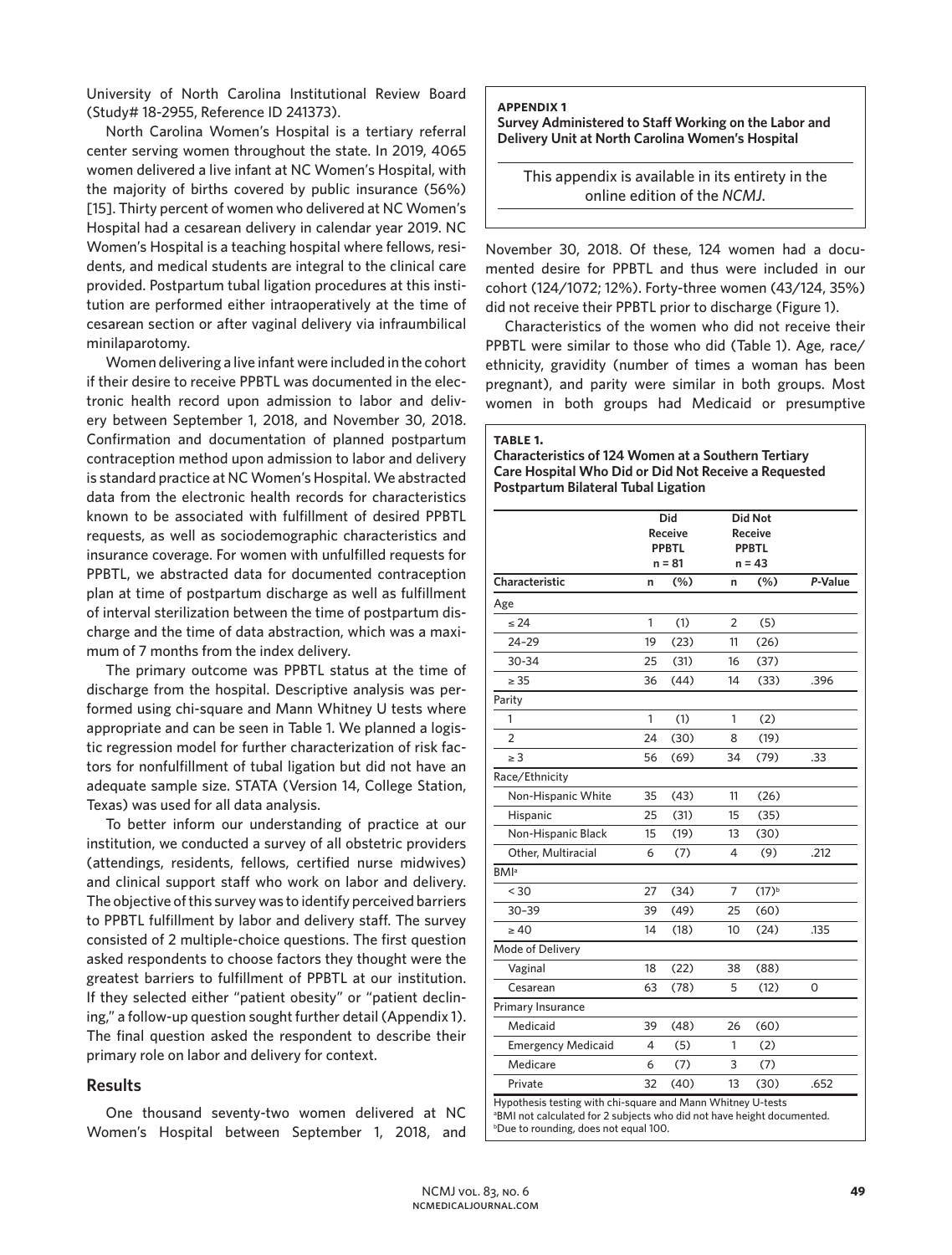

Medicaid eligibility. Those who delivered by cesarean were much more likely to receive their postpartum tubal ligation (63/68; 93%) than those who delivered vaginally (18/56; 32%) (*P* < .001). Age, parity, race/ethnicity, primary insurance provider, nor BMI were statistically different among these groups.

We performed a subgroup analysis of the 70 women with Medicaid or Emergency Medicaid (Table 2). In this subgroup, cesarean delivery remained highly associated with PPBTL fulfillment. Having a valid federal consent form on file was also associated with fulfillment of PPBTL. Eighty-six percent of women with Medicaid who received their sterilization had a valid Medicaid consent on file compared to only 52% of women with unfulfilled requests (*P* = .006).

In our cohort, 56 women had a vaginal delivery (56/124, 45%). Only 18 of the 56 women (32%) received their desired PPBTL following a vaginal delivery. None of the measured sociodemographic or personal characteristics predicted successful fulfillment of desired tubal ligation among those delivering vaginally after a subgroup analysis. We did not observe a statistically significant association between BMI and tubal ligation completion after vaginal delivery. However, there was a nonsignificant trend toward lower probability of completion among women with BMI > 30 (11/41; 27%) and BMI > 40 (1/9; 11%) as compared to BMI < 30 (7/14; 50%) (*P* = .158).

Only 19 of the 43 women with unmet requests had a documented reason for tubal ligation unfulfillment in the medical record with the remaining 24 having no documented explanation. Two of the nineteen women had tubal ligations attempted that were unsuccessful. Three had documentation listing patient obesity as the reason the PPBTL was not performed following vaginal delivery. Nine of the nineteen had documentation reporting that they elected either to pursue an interval tubal ligation or to use an alternative form of contraception. Two had confirmation that a problem with the Medicaid consent form was the reason for unfulfillment and the remaining three cited other reasons—lack of insurance, surgical history, and unclear fetal prognosis—as to why PPBTL was unfulfilled.

We wanted to learn more about subsequent contraception use by the 43 women in our cohort who did not receive their desired PPBTL. At the time of discharge, 23 of the 43 women (53%) did not have an alternative contraceptive plan documented. Twenty of the forty-three women (47%) did have an alternative contraceptive plan documented in their chart. Data abstraction from the electronic health records for this project occurred between 3 and 7 months following hospital discharge from the index delivery. Only 8 women had received their desired tubal ligation by 7 months postpartum.

Survey results from staff on labor and delivery demonstrated that staff perceptions of reasons for unfulfilled PPBTL differed from documentation in the electronic health record (Figure 2). Overall, 114 of 184 eligible persons completed the survey (62%). The respondents self-identified as OB/GYN attendings (17/98; 17%), OB/GYN fellows (8/98; 8%), OB/GYN residents (19/98; 19%), certified nurse midwives (5/98; 5%), registered nurses (35/98; 36%), OB anesthesia subspecialists (11/98; 11%), operating room staff (1/98; 1%), and other staff (2/98; 2%). The most commonly reported barriers to fulfillment of desired postpartum sterilization by our labor and delivery staff were "clinical volume

|                           |    | Did<br><b>Receive</b>    |                | <b>Did Not</b><br><b>Receive</b> |         |
|---------------------------|----|--------------------------|----------------|----------------------------------|---------|
|                           |    | <b>PPBTL</b><br>$n = 43$ |                | <b>PPBTL</b><br>$n = 27$         |         |
| Characteristic            | n  | (%)                      | n              | (%)                              | P-Value |
| <b>BMI</b> <sup>a</sup>   |    |                          |                |                                  |         |
| < 30                      | 15 | (35)                     | 3              | (11)                             |         |
| $30 - 39$                 | 21 | (49)                     | 17             | (63)                             |         |
| $\geq 40$                 | 7  | (16)                     | 7              | (26)                             | .079    |
| Mode of Delivery          |    |                          |                |                                  |         |
| Vaginal                   | 10 | (23)                     | 25             | (93)                             |         |
| Cesarean                  | 33 | (77)                     | $\overline{2}$ | (7)                              | .001    |
| <b>Type of Medicaid</b>   |    |                          |                |                                  |         |
| Medicaid                  | 39 | (91)                     | 26             | (96)                             |         |
| <b>Emergency Medicaid</b> | 4  | (9)                      | 1              | (4)                              | .642    |
| <b>Consent Status</b>     |    |                          |                |                                  |         |
| Valid Consent on File     | 37 | (86)                     | 14             | (52)                             |         |
| Invalid Consent on File   | 2  | (5)                      | 5              | (19)                             |         |
| No Consent on File        | 4  | (9)                      | 8              | (29)                             | .006    |

**table 2.**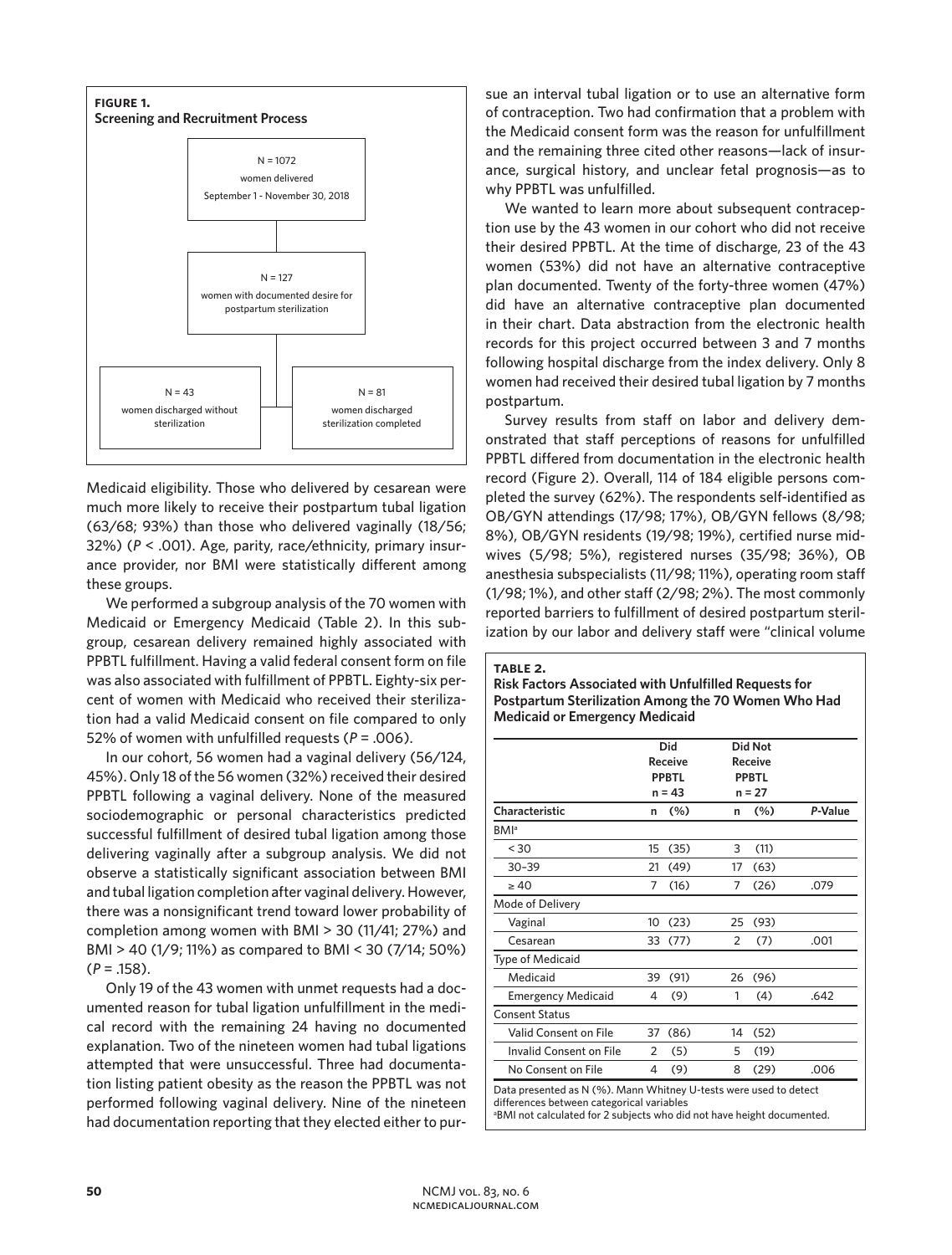

on labor and delivery (L&D) too high" (70/98; 71%) and "lack of sufficient nurse staffing" (49/98; 63%). Patient factors including obesity, patient declining, and lack of Medicaid consent were less commonly selected.

## **Discussion**

In our cohort in North Carolina, we found that one-third (35%) of women were discharged with unmet sterilization requests. Further, 68% of women delivering vaginally were discharged with unmet requests for PPBTL, which is higher than previously described [5, 16, 17].

In both our survey and cohort, we found that extrinsic factors—as opposed to strictly patient factors—may present the biggest barriers to fulfillment of PPBTL requests at our institution. This is in contrast to the existing literature regarding barriers to PPBTL, which focuses primarily on patient factors [7–9, 16, 17]. The lack of documentation as to why PPBTL was not performed specifically for the majority of women in our cohort limits our ability to develop actionable interventions.

While originally drafted with the goal of protecting women's reproductive autonomy, the federally mandated Medicaid consent form has repeatedly been identified as a barrier to fulfillment of postpartum sterilization requests [16, 18]. This is particularly important in North Carolina, where both the percentage of publicly funded deliveries and the desire for postpartum sterilization are among the

highest in the country [3, 10, 11, 14, 15]. Among women with Medicaid in our cohort, the absence of a valid federal consent form was again associated with unfulfilled requests for PPBTL. Women with Medicaid who do not have a valid Medicaid consent on file may be more likely to have their PPBTL fulfilled at the time of cesarean than following a vaginal delivery, given the need in this group for scheduling a separate operative procedure that will not be covered by insurance as opposed to adding to an already ongoing, covered procedure.

Prior research suggests risk factors for failure to complete PPBTL may be distinct for vaginal and cesarean delivery. Studies of completion of PPBTL after vaginal delivery have identified obesity, operating room time, and gravidity as barriers in this population [16, 19]. Our sample size was insufficient to limit our analysis to women with 1 delivery type. However, we did perform exploratory subgroup analyses among women with each delivery type and noted nonsignificant trends toward differing predominant barriers depending on the mode of delivery.

The nonsignificant trend toward lower completion rate with BMI > 40 warrants further examination in a larger study. There is recent data demonstrating that PPBTL following a vaginal delivery is safe among women with BMI above 30 kg/m2, is not associated with more postoperative complications, and does not require significantly more operative time [5, 19, 20]. Further investigation of outcomes of PPBTL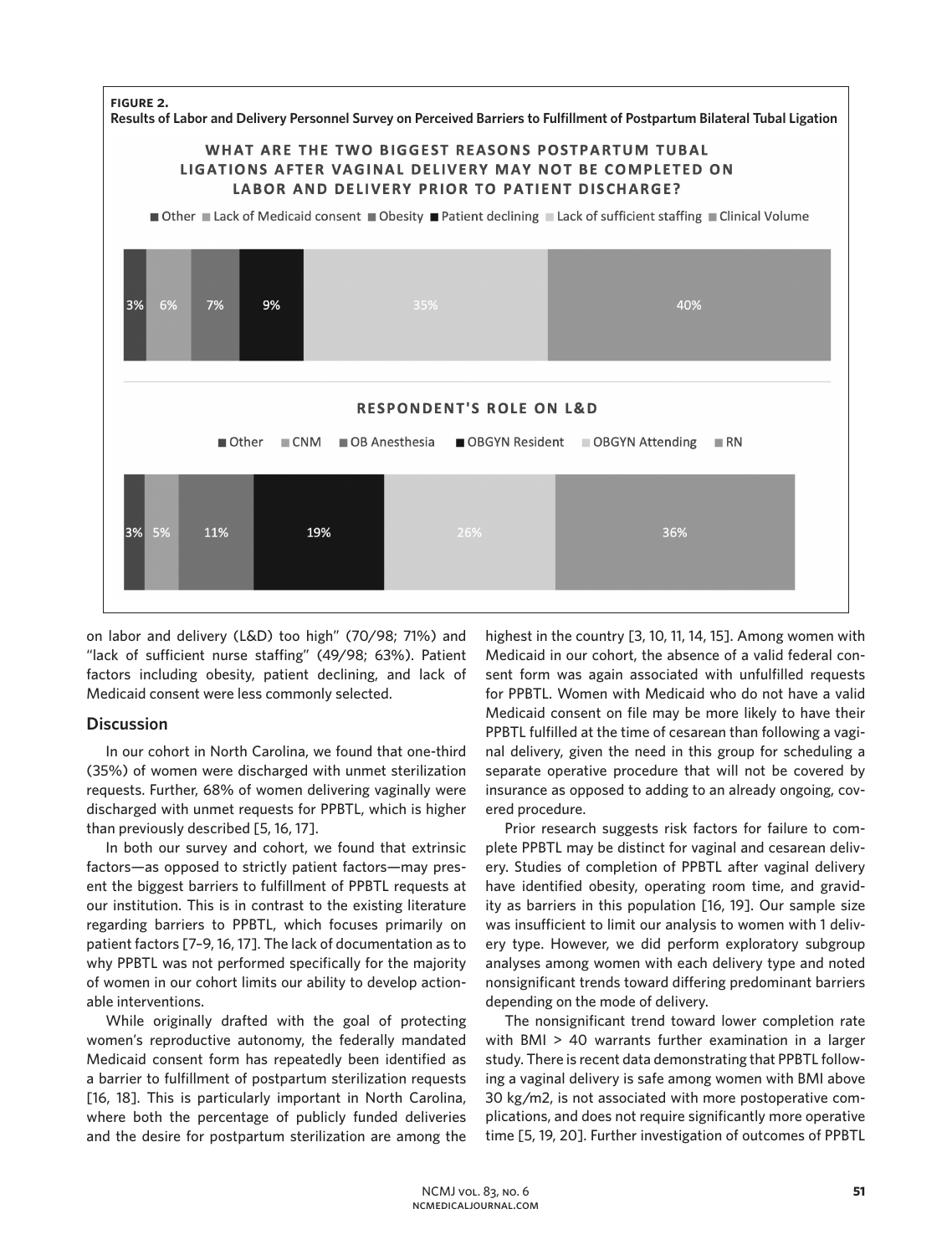**table 3.**

**Characteristics Associated with Fulfillment of Postpartum Sterilization among Women Who Had Vaginal Delivery (n = 56) and Women Who Had Cesarean Delivery (n = 68)**

|                                   | <b>Vaginal Delivery</b> |                                                |                                                    |      | <b>Cesarean Delivery</b>                       |      |                                                   |      |  |
|-----------------------------------|-------------------------|------------------------------------------------|----------------------------------------------------|------|------------------------------------------------|------|---------------------------------------------------|------|--|
|                                   |                         | <b>Did Receive</b><br><b>PPBTL</b><br>$n = 18$ | <b>Did Not Receive</b><br><b>PPBTL</b><br>$n = 38$ |      | <b>Did Receive</b><br><b>PPBTL</b><br>$n = 63$ |      | <b>Did Not Receive</b><br><b>PPBTL</b><br>$n = 5$ |      |  |
| Characteristic                    | n                       | (%)                                            | n                                                  | (%)  | n                                              | (%)  | n                                                 | (%)  |  |
| Age                               |                         |                                                |                                                    |      |                                                |      |                                                   |      |  |
| $\leq 24$                         | $\mathbf 0$             | (0)                                            | $\overline{2}$                                     | (5)  | $\mathbf{1}$                                   | (0)  | $\mathsf{O}$                                      | (0)  |  |
| $24 - 29$                         | 7                       | (39)                                           | 9                                                  | (24) | 12                                             | (40) | 2                                                 | (40) |  |
| $30 - 34$                         | 7                       | (39)                                           | 15                                                 | (39) | 18                                             | (20) | 1                                                 | (20) |  |
| $\geq 35$                         | 4                       | (22)                                           | 12                                                 | (32) | 32                                             | (40) | 2                                                 | (40) |  |
| Parity                            |                         |                                                |                                                    |      |                                                |      |                                                   |      |  |
| 1                                 | $\mathbf 0$             | (0)                                            | 0                                                  | (0)  | $\mathbf{1}$                                   | (2)  | $\mathbf{1}$                                      | (20) |  |
| $\overline{2}$                    | 3                       | (17)                                           | 8                                                  | (21) | 21                                             | (33) | 0                                                 | (0)  |  |
| $\geq$ 3                          | 15                      | (83)                                           | 30                                                 | (79) | 41                                             | (65) | $\overline{4}$                                    | (80) |  |
| Race/Ethnicity                    |                         |                                                |                                                    |      |                                                |      |                                                   |      |  |
| Non-Hispanic White                | 7                       | (39)                                           | 10                                                 | (26) | 28                                             | (44) | 1                                                 | (20) |  |
| Hispanic                          | 7                       | (39)                                           | 13                                                 | (34) | 18                                             | (29) | $\overline{2}$                                    | (40) |  |
| Non-Hispanic Black                | $\overline{4}$          | (22)                                           | 11                                                 | (29) | 11                                             | (17) | 2                                                 | (40) |  |
| Other, Multiracial                | $\Omega$                | (0)                                            | $\overline{4}$                                     | (11) | 6                                              | (10) | 0                                                 | (0)  |  |
| <b>BMI</b> <sup>a</sup>           |                         |                                                |                                                    |      |                                                |      |                                                   |      |  |
| < 30                              | 7                       | (39)                                           | $\overline{7}$                                     | (18) | 20                                             | (32) | $\mathbf 0$                                       | (0)  |  |
| $30 - 39$                         | 10                      | (56)                                           | 22                                                 | (58) | 29                                             | (46) | 3                                                 | (60) |  |
| $\geq 40$                         | 1                       | (6)                                            | 8                                                  | (21) | 13                                             | (21) | 2                                                 | (40) |  |
| Primary Insurance                 |                         |                                                |                                                    |      |                                                |      |                                                   |      |  |
| Medicaid                          | 10                      | (56)                                           | 24                                                 | (63) | 29                                             | (46) | 2                                                 | (40) |  |
| Presumptive Medicaid <sup>c</sup> | $\mathbf 0$             | (0)                                            | 3                                                  | (8)  | 4                                              | (6)  | $\mathbf 0$                                       | (0)  |  |
| Medicare                          | $\overline{2}$          | (11)                                           | $\mathbf{1}$                                       | (3)  | $\overline{4}$                                 | (6)  | 0                                                 | (0)  |  |
| Private                           | 6                       | (33)                                           | 10                                                 | (26) | 26                                             | (41) | 3                                                 | (60) |  |

b Due to rounding, does not equal 100.

c Presumptive Medicaid = Emergency/Pregnancy Medicaid

among women with BMI > 40 may help us better understand how we can best meet the reproductive needs of this population. Although not identified as an impediment by staff when surveyed, at least 3 women have "obesity" documented as the reason desired PPBTL was unfulfilled following vaginal delivery. Further training in surgical techniques to provide this service to postpartum women with BMI > 40 might help uphold reproductive autonomy for this population.

Additionally, we noted that we have inadequate systems for helping patients who have expressed that they do not desire future pregnancies when a requested PPBTL does not occur. Given that nonfulfillment is a frequent occurrence in our setting and is associated with a high risk of pregnancy in the next year, we need to facilitate access to alternative contraception for these patients while systems factors are being addressed to increase fulfillment rates.

We identified system- and provider-level barriers that impede patients' reproductive autonomy. In contrast to prior data, patient-level factors were less predictive of tubal ligation fulfillment in our setting. Our responsibility to support our patients' "human right to maintain personal bodily

autonomy, have children, not have children, and parent the children [they] have in safe and sustainable communities" as reproductive justice collective SisterSong describes it requires that we improve our health care delivery systems to ensure access to postpartum tubal ligation for those who request it [21, 22].

**Casey L. Rosser MD** associate physician, Department of Obstetrics and Gynecology, Kaiser San Bernadino County, Fontana, California.

**Jonas S. Swartz MD, MPH** assistant professor, Department of Obstetrics and Gynecology, Duke University School of Medicine, Durham, North Carolina.

**Gretchen S. Stuart MD, MPHTM** research professor, Department of Obstetrics and Gynecology, University of North Carolina School of Medicine, Chapel Hill, North Carolina.

#### **Acknowledgments**

Dr. Swartz receives funding from the NIH (K12HD103083-01). Carly Rowe, MSW, and Zoe N. Diener, MSPH, contributed to this research.

No further interests were disclosed.

#### **References**

1. Guttmacher Institute. Fact Sheet: Contraceptive Use In the United States. Guttmacher Institute; April 2020. Accessed April 24, 2020. https://www.guttmacher.org/sites/default/files/factsheet/fb\_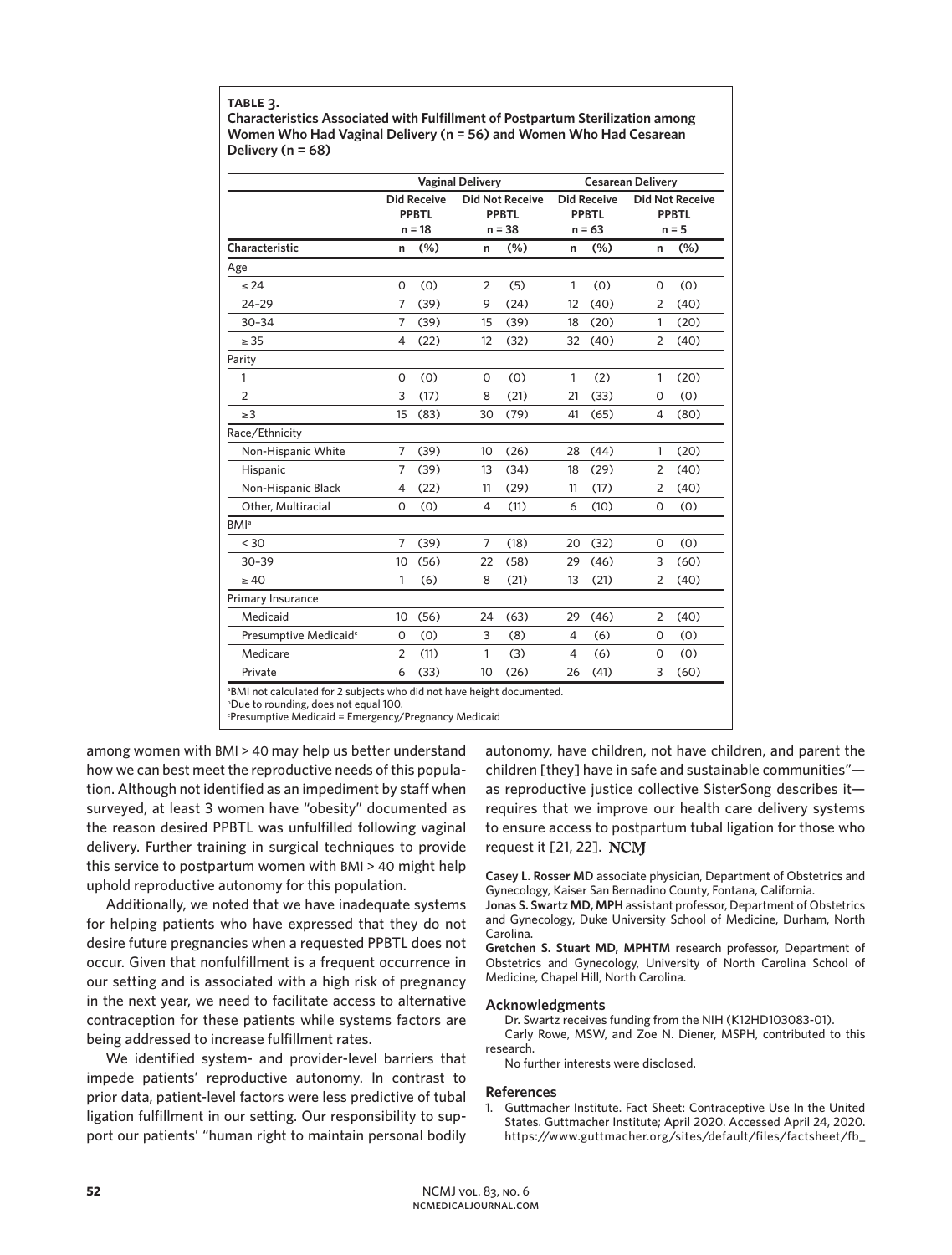contr\_use\_0.pdf

- 2. Kavanaugh ML, Jerman J. Contraceptive method use in the United States: trends and characteristics between 2008, 2012 and 2014. *Contraception*. 2018;97(1):14–21. doi:10.1016/j.contraception.2017.10.003
- 3. White K, Potter JE, Zite N. Geographic variation in characteristics of postpartum women using female sterilization. *Womens Health Issues.* 2015;25(6):628–633. doi:10.1016/j.whi.2015.06.011
- 4. Guttmacher Institute. Fact Sheet: Unintended Pregnancy in the United States. Guttmacher Institute; January 2019. Accessed April 24, 2020. https://www.guttmacher.org/sites/default/files/factsheet/fb-unintended-pregnancy-us.pdf
- 5. Flink-Bochacki R, Flaum S, Betstadt SJ. Barriers and outcomes associated with unfulfilled requests for permanent contraception following vaginal delivery. *Contraception.* 2019;99(2):98–103. doi:10.1016/j.contraception.2018.11.005
- 6. Thurman AR, Janecek T. One-year follow-up of women with unfulfilled postpartum sterilization requests. *Obstet Gynecol.* 2010;116(5):1071–1077. doi:10.1097/AOG.0b013e3181f73eaa
- 7. Boardman LA, DeSimone M, Allen RH. Barriers to completion of desired postpartum sterilization. *R I Med J.* 2013;96(2):32–34.
- 8. Zite N, Wuellner S, Gilliam M. Barriers to obtaining a desired postpartum tubal sterilization. *Contraception.* 2006;73(4):404–407. doi:10.1016/j.contraception.2005.10.014
- 9. Albanese A, French M, Gossett DR. Request and fulfillment of postpartum tubal ligation in patients after high-risk pregnancy. *Contraception.* 2017;95(3):234–238. doi:10.1016/j.contraception.2016.08.009
- 10. National Vital Statistics Reports. Volume 67; Number 8. Births: Final Data for 2017. Centers for Disease Control and Prevention; November 7, 2018. https://www.cdc.gov/nchs/data/nvsr/nvsr67/ nvsr67\_08-508.pdf
- 11. Medicaid Coverage of Births: North Carolina, 2017-2020. March of Dimes website. Accessed March 25, 2022. https://www.marchofdimes.org/peristats/data?reg=99&top=11&stop=154&lev=1&s lev=4&obj=1&sreg=37
- 12. Borrero S, Zite N, Potter JE, Trussell J. Medicaid policy on steriliza-

tion--anachronistic or still relevant? *N Engl J Med.* 2014;370(2):102– 104. doi:10.1056/NEJMp1313325

- 13. U.S. Department of Health & Human Services. Consent for Sterilization. Form Approved: OMB No.0937-0166. Expiration date: 4/30/3033. Accessed May 1, 2020. https://opa.hhs.gov/sites/default/files/2020-07/consent-for-sterilization-english-updated.pdf
- 14. Whiteman MK, Cox S, Tepper NK, et al. Postpartum intrauterine device insertion and postpartum tubal sterilization in the United States. *Am J Obstet Gynecol.* 2012;206(2):127.e1–127.e7. doi:10.1016/j.ajog.2011.08.004
- 15. UNC Health Information Director (2018, July). UNC Epic Health Information Statistics Query. Labor and Delivery Annual Data. Chapel Hill: University of North Carolina Hospitals.
- 16. Seibel-Seamon J, Visintine JF, Leiby BE, Weinstein L. Factors predictive for failure to perform postpartum tubal ligations following vaginal delivery. *J Reprod Med.* 2009;54(3):160–164.
- 17. Wolfe KK, Wilson MD, Hou MY, Creinin MD. An updated assessment of postpartum sterilization fulfillment after vaginal delivery. *Contraception.* 2017;96(1):41–46. doi:10.1016/j.contraception.2017.05.005
- 18. Morris J, Ascha M, Wilkinson B, et al. Desired sterilization procedure at the time of cesarean delivery according to insurance status. *Obstet Gynecol.* 2019;134(6):1171–1177. doi:10.1097/ AOG.0000000000003552
- 19. Deshpande NA, Labora A, Sammel MD, Schreiber CA, Sonalkar S. Relationship between body mass index and operative time in women receiving immediate postpartum tubal ligation. *Contraception.* 2019;100(2):106–110. doi:10.1016/j.contraception.2019.05.003
- 20. Byrne JJ, Smith EM, Saucedo AM, Doody KA, Holcomb DS, Spong CY. Examining the association of obesity with postpartum tubal ligation. *Obstet Gynecol.* 2020;136(2):342–348. doi:10.1097/ AOG.0000000000003935
- 21. Committee opinion No 695 summary: sterilization of women: ethical issues and considerations. *Obstet Gynecol.* 2017;129(4):775–776. doi:10.1097/AOG.0000000000002013
- 22. SisterSong. What is Reproductive Justice? SisterSong website. Accessed May 17, 2020. https://www.sistersong.net/reproductivejustice